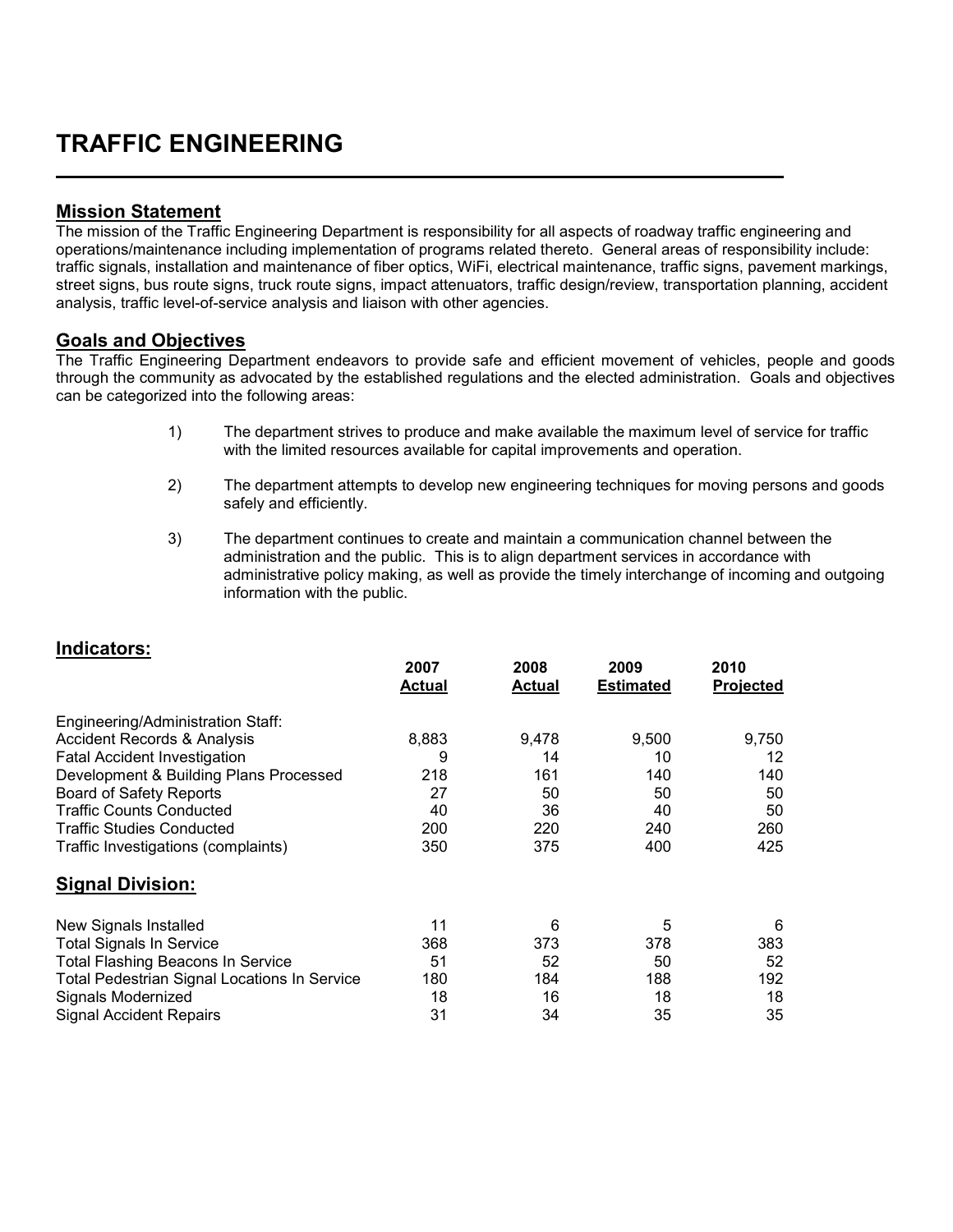| 2007<br><b>Actual</b>                                                    | 2008<br><b>Actual</b>                                                      | 2009<br><b>Estimated</b>                                                   | 2010<br><b>Projected</b>                                                   |
|--------------------------------------------------------------------------|----------------------------------------------------------------------------|----------------------------------------------------------------------------|----------------------------------------------------------------------------|
|                                                                          |                                                                            |                                                                            |                                                                            |
| 9<br>0<br>1,160<br>401<br>26<br>213<br>0                                 | 29<br>0<br>1,300<br>397<br>28<br>205<br>0                                  | 35<br>0<br>1,350<br>400<br>35<br>230<br>0                                  | 40<br>$\mathbf 0$<br>1,350<br>405<br>40<br>250<br>$\mathbf{0}$             |
|                                                                          |                                                                            |                                                                            |                                                                            |
| 980<br>372<br>2,394<br>1,185<br>3,085<br>759<br>12,271 ft.<br>913<br>950 | 901<br>608<br>2,604<br>1,437<br>5,093<br>756<br>14,029 ft.<br>902<br>1,076 | 915<br>650<br>2,650<br>1,500<br>5,000<br>760<br>15,000 ft.<br>910<br>1,200 | 950<br>675<br>2,675<br>1,525<br>5,000<br>763<br>16,000 ft.<br>920<br>1,250 |
|                                                                          |                                                                            |                                                                            | 1,150                                                                      |
|                                                                          | 894                                                                        | 1,066                                                                      | 1,100                                                                      |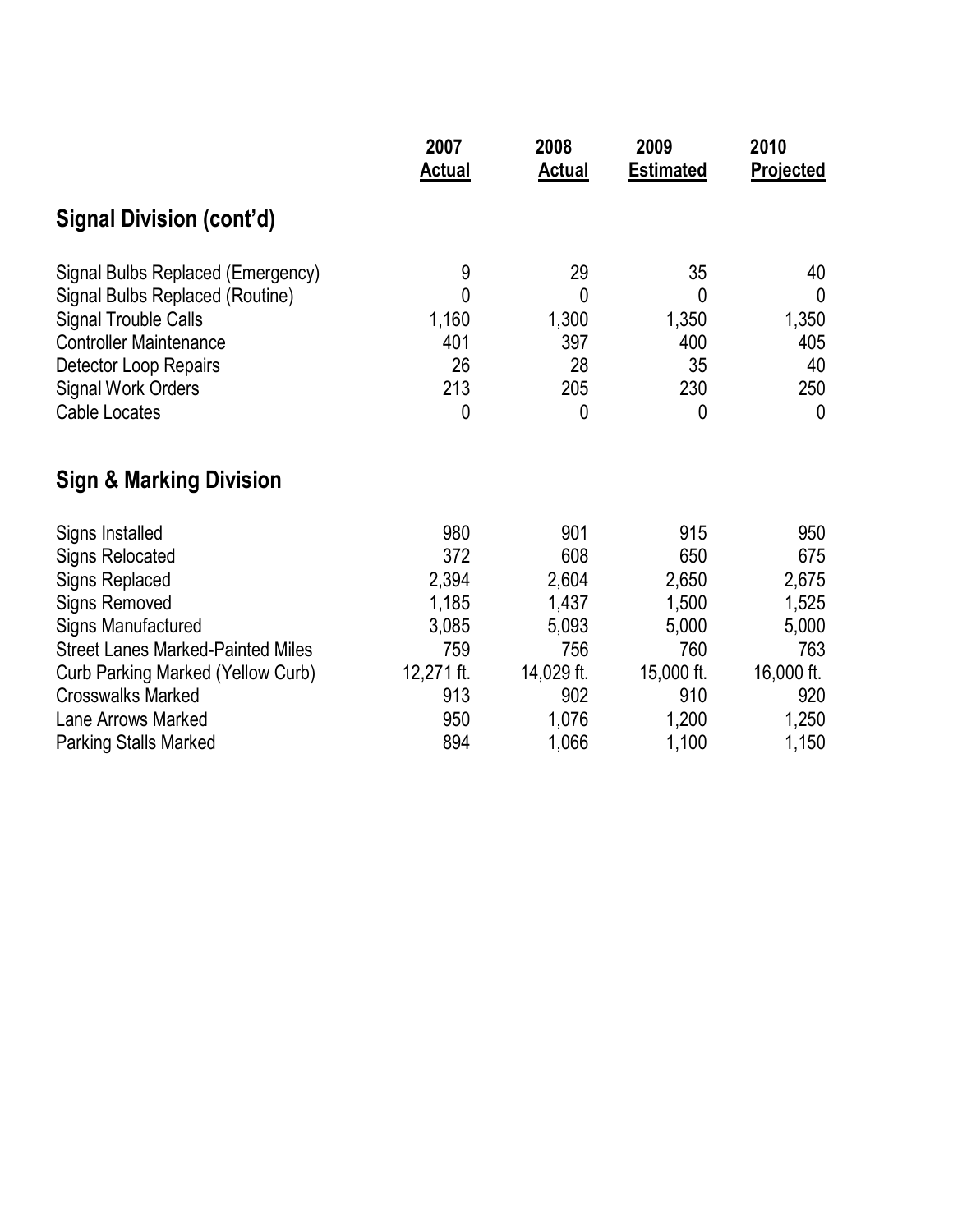|                                     | 2008<br><b>ACTUAL</b> | 2009 ACTUAL<br>THRU<br>30-Jun-2009 | 2009 REVISED<br><b>BUDGET</b> | 2010<br><b>SUBMITTED</b> | \$ INCREASE<br>(DECREASE)<br>FROM 2009 APPR | % CHANGE<br><b>FROM 2009</b><br><b>APPR</b><br>TO 2010 |
|-------------------------------------|-----------------------|------------------------------------|-------------------------------|--------------------------|---------------------------------------------|--------------------------------------------------------|
| 5111 TOTAL WAGES                    | 1,029,222             |                                    | 1,113,382                     | 1,126,627                | 13,245                                      | 1.19%                                                  |
| 5131 PERF - EMPLOYERS SHARE         | 109,505               |                                    | 115,801                       | 125,201                  | 9,400                                       |                                                        |
| 5132 FICA                           | 116,228               |                                    | 126,414                       | 127,427                  | 1,013                                       |                                                        |
| 5134 LIFE MEDICAL & HEALTH INSURAN  | 279,000               |                                    | 279,000                       | 306,900                  | 27,900                                      |                                                        |
| 5136 UNEMPLOYMENT COMPENSATION      | 1,630                 |                                    | 1,652                         | 1,666                    | 14                                          |                                                        |
| 5137 WORKERS COMP INSURANCE         | 21,221                |                                    | 23,664                        | 60,359                   | 36,695                                      |                                                        |
| 513A PERF - EMPLOYEES/PD BY CITY    | 46,931                |                                    | 47,918                        | 48,464                   | 546                                         |                                                        |
| 513R RETIREES HEALTH INSURANCE      | 45,000                |                                    | 54,000                        | 59,400                   | 5,400                                       |                                                        |
| 5161 WAGE SETTLEMENT/SEVERANCE PAY  | 4                     |                                    |                               |                          |                                             |                                                        |
| <b>Total 5100</b>                   | \$1,648,740           | \$841,837                          | \$1,761,831                   | \$1,856,044              | \$94,213                                    | 5.35%                                                  |
| 5212 STATIONERY & PRINTED FORMS     | 227                   |                                    | 550                           | 550                      |                                             |                                                        |
| 5214 SAFETY ITEMS/SUPPLIES          | 5,842                 |                                    | 7,740                         | 7,740                    |                                             |                                                        |
| 5219 OTHER OFFICE SUPPLIES          | 3,690                 |                                    | 6,050                         | 6,050                    |                                             |                                                        |
| 5231 GASOLINE                       | 36,430                |                                    | 52,000                        | 36,575                   | (15, 425)                                   |                                                        |
| 5232 DIESEL FUEL / FUEL OIL         | 10,526                |                                    | 12,750                        | 6,113                    | (6,637)                                     |                                                        |
| 5246 HOUSEHOLD & CLEANING SUPPLIES  | 1,582                 |                                    | 2,700                         | 2,700                    |                                             |                                                        |
| 5261 BLDG REPAIR & MAINT MATERIALS  |                       |                                    | 2,750                         | 1,250                    | (1,500)                                     |                                                        |
| 5263 OTHER EQUIPMENT REPAIR PARTS   |                       |                                    | 1,450                         | 1,450                    |                                             |                                                        |
| 5264 SIGN DIVISION/MATERIAL         | 65,982                |                                    | 75,360                        | 72,000                   | (3,360)                                     |                                                        |
| 5265 SIGNAL DIVISION/MATERIAL       | 209,490               |                                    | 235,368                       | 211,500                  | (23, 868)                                   |                                                        |
| 5275 PAVEMENT MARKING MATERIALS     | 92,753                |                                    | 87,345                        | 86,620                   | (725)                                       |                                                        |
| 5299 OTHER MATERIALS & SUPPLIES     | 194                   |                                    | 300                           | 300                      |                                             |                                                        |
| Total 5200                          | \$426,717             | \$177,440                          | \$484,363                     | \$432,848                | ( \$51, 515)                                | $-10.64%$                                              |
| 5317 INSTRUCTIONAL SERVICES         | 185                   |                                    | 600                           | 600                      |                                             |                                                        |
| 531E RANDOM DRUG TESTS              | 520                   |                                    | 700                           | 700                      |                                             |                                                        |
| 531K SEMINAR FEES                   | 310                   |                                    | 1,000                         | 1,000                    |                                             |                                                        |
| 531M SECURITY SERVICES              | 279                   |                                    | 280                           | 280                      |                                             |                                                        |
| 531Q RADIO SHOP SERVICES            | 2,217                 |                                    | 1,150                         | 1,150                    |                                             |                                                        |
| 5322 POSTAGE                        | 739                   |                                    | 400                           | 400                      |                                             |                                                        |
| 5323 TELEPHONE & TELEGRAPH          | 16,461                |                                    | 21,300                        | 21,900                   | 600                                         |                                                        |
| 5324 TRAVEL EXPENSES                | 1,058                 |                                    | 3,000                         | 3,500                    | 500                                         |                                                        |
| 5326 MILEAGE                        | 25                    |                                    | 400                           | 400                      |                                             |                                                        |
| 532C CELL PHONE                     | 6,281                 |                                    | 6,400                         | 6,400                    |                                             |                                                        |
| 532L LONG DISTANCE CHARGES          | 139                   |                                    | 240                           | 240                      |                                             |                                                        |
| 5331 PRINTING OTHER THAN OFFC SUPPL | 21                    |                                    | 150                           | 150                      |                                             |                                                        |
| 5332 PUBLIC OF LEGAL NOTICES/ADVTER |                       |                                    | 400                           | 400                      |                                             |                                                        |
| 5333 PHOTOGRAPHY & BLUEPRINTING     |                       |                                    |                               | 1,800                    | 1,800                                       |                                                        |
| 5342 LIABILITY INSURANCE            | 11,072                |                                    | 17,991                        | 11,574                   | (6, 417)                                    |                                                        |
| 5351 ELECTRICITY                    | 97,554                |                                    | 100,000                       | 127,000                  | 27,000                                      |                                                        |
| 5352 NATURAL GAS                    | 20,790                |                                    | 52,981                        | 52,981                   |                                             |                                                        |
| 5353 WATER                          | 2,814                 |                                    | 1,800                         | 1,800                    |                                             |                                                        |
| 5356 SOLID WASTE DISPOSAL           |                       |                                    | 3,100                         | 1,100                    | (2,000)                                     |                                                        |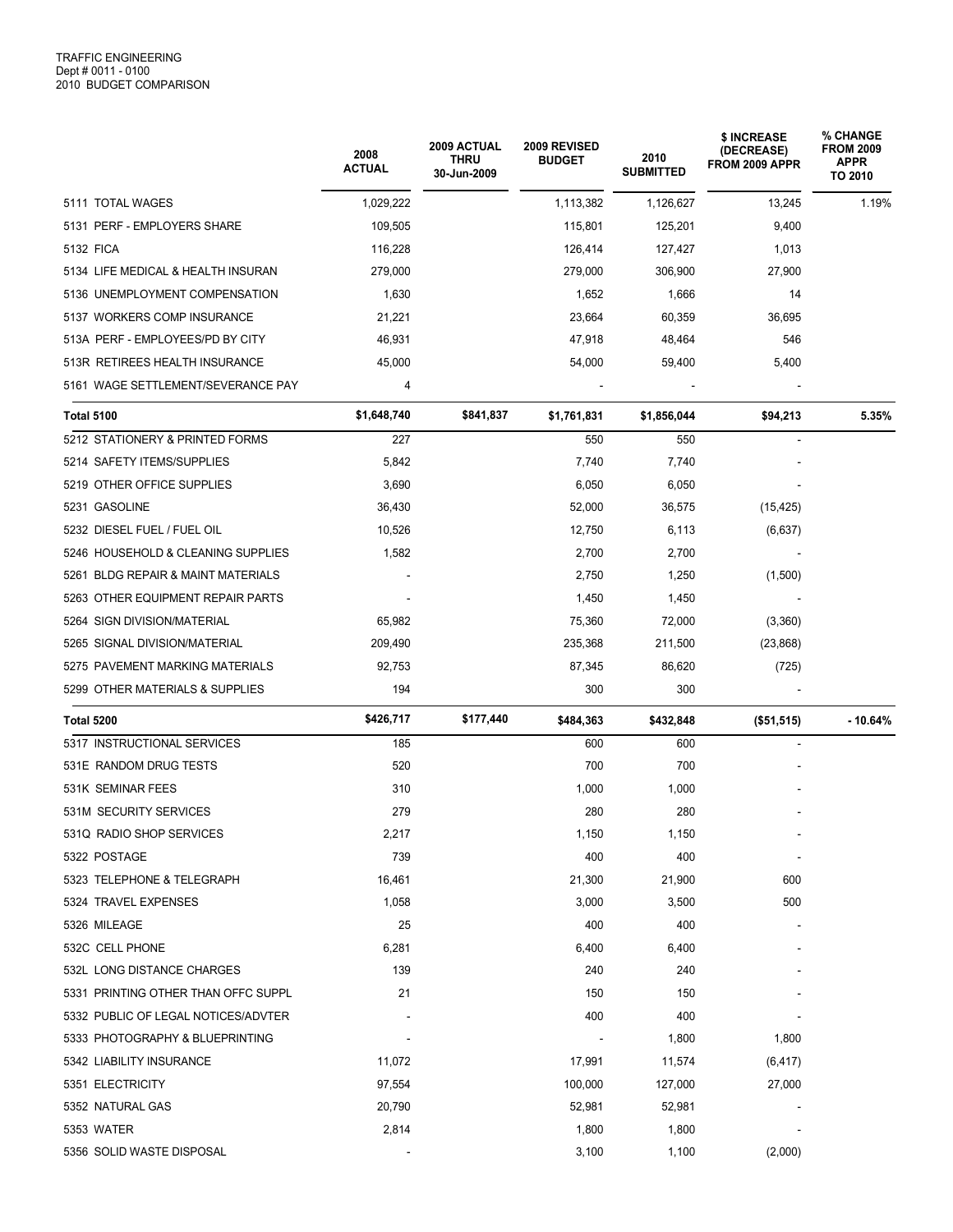## TRAFFIC ENGINEERING Dept # 0011 - 0100 2010 BUDGET COMPARISON

|                                     | 2008<br><b>ACTUAL</b> | 2009 ACTUAL<br><b>THRU</b><br>30Jun-2009 | 2009 REVISED<br><b>BUDGET</b> | 2010<br><b>SUBMITTED</b> | \$ INCREASE<br>(DECREASE)<br>FROM 2009 APPR | % CHANGE<br><b>FROM 2009</b><br><b>APPR</b><br>TO 2010 |
|-------------------------------------|-----------------------|------------------------------------------|-------------------------------|--------------------------|---------------------------------------------|--------------------------------------------------------|
| 5358 HAZARDOUS WASTE DISPOSAL       |                       |                                          | 1,200                         | 1,200                    |                                             |                                                        |
| 5361 CONTRACTED BLDG & STRUCT REPAI | 95                    |                                          | 950                           | 950                      |                                             |                                                        |
| 5363 CONTRACTED OTHER EQUIPMT REPAI | 1,553                 |                                          | 10,000                        | 10,000                   |                                             |                                                        |
| 5365 JANITORIAL & LAUNDRY SERVICE   | 7.977                 |                                          | 6,804                         | 6,290                    | (514)                                       |                                                        |
| 536N GARAGE CONTRACT - NONTARGET    | 7.248                 |                                          | 3,000                         | 5,032                    | 2,032                                       |                                                        |
| 536T GARAGE CONTRACT - TARGET       | 85,980                |                                          | 88,339                        | 71,273                   | (17,066)                                    |                                                        |
| 5374 OTHER EQUIPMENT RENTAL         | 1,448                 |                                          | 3,025                         | 3,025                    |                                             |                                                        |
| 5377 CC BUILDING PARKING            | 1,215                 |                                          | 840                           | 840                      |                                             |                                                        |
| 5391 SUBSCRIPTIONS AND DUES         | 1.747                 |                                          | 1,550                         | 1.550                    |                                             |                                                        |
| 5392 LICENSES                       | 256                   |                                          | 1,000                         | 1,000                    |                                             |                                                        |
| 5399 OTHER SERVICES AND CHARGES     | 280                   |                                          | 600                           | 600                      |                                             |                                                        |
| 539B MASTER LEASE                   | 44,854                |                                          | 63,745                        | 74,140                   | 10,395                                      |                                                        |
| <b>Total 5300</b>                   | \$313,117             | \$162,606                                | \$392,945                     | \$409,275                | \$16,330                                    | 4.16%                                                  |
| 5425 PURCHASE OF FIXED EQUIPMENT    | 7,163                 |                                          | 9,000                         | $\blacksquare$           | (9,000)                                     |                                                        |
| 5431 CONSTRUCTION FEES - GROUND & S | 4,650                 |                                          |                               |                          |                                             |                                                        |
| 5443 PURCHASE OF OFFICE EQUIPMENT   | 1,247                 |                                          | 4,000                         |                          | (4,000)                                     |                                                        |
| 5445 PURCHASE OF COMPUTER EQUIP     | 4,458                 |                                          |                               |                          |                                             |                                                        |
| <b>Total 5400</b>                   | \$17,518              | \$8,823                                  | \$13,000                      | \$-                      | (\$13,000)                                  | $-100.00\%$                                            |
| <b>Total</b>                        | \$2,406,091           | \$1,190,707                              | \$2,652,139                   | \$2,698,167              | \$46,028                                    | 1.74%                                                  |